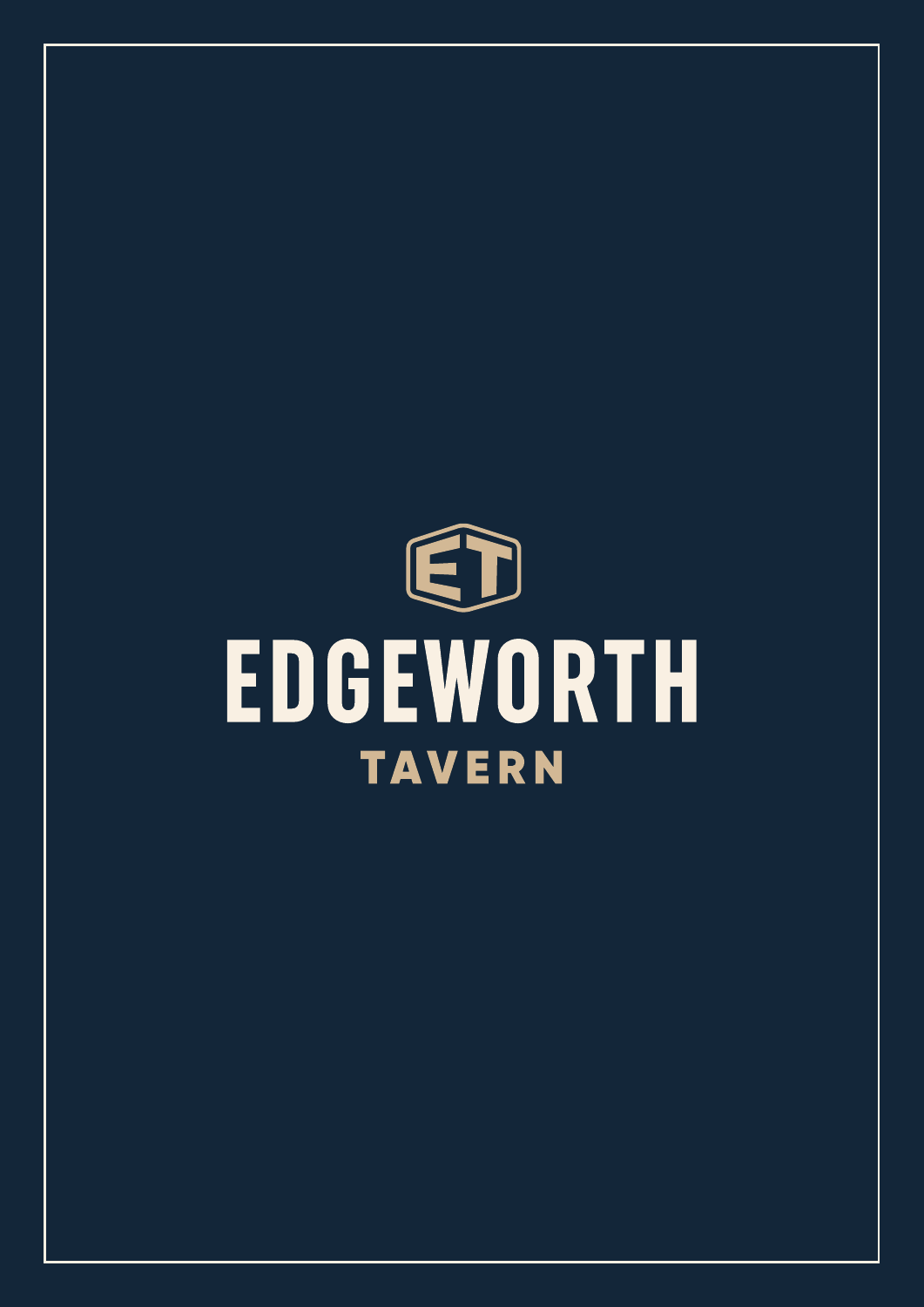### **BREADS**

| Garlic Bread $V$<br>Toasted panini with confit garlic butter                                                                                | 0  |
|---------------------------------------------------------------------------------------------------------------------------------------------|----|
| <b>Cheesy Garlic Bread v</b><br>Toasted panini with confit garlic butter & melted<br>mozzarella cheese                                      |    |
| <b>Bruschetta on Sourdough VEA</b><br>Tomato, red onion, fresh basil leaves, topped with fetta &<br>balsamic glaze                          | k  |
| <b>Cheese &amp; Bacon Pull-A-Part (serves 4-6)</b><br>Crispy sourdough cob loaf, topped-up with crispy bacon<br>and house-made cheese blend | 18 |

### **TO START**

| Pumpkin & Feta Arancini v<br>Served with roquette, parmesan & confit garlic aioli                                                                    | 12       |
|------------------------------------------------------------------------------------------------------------------------------------------------------|----------|
| Southern Fried Popcorn Chicken<br>Served with sriracha aioli                                                                                         | 14       |
| <b>Pulled Pork Loaded Fries</b><br>5hr slow-cooked pulled pork with house-made cheese<br>blend & confit garlic aioli                                 | 16       |
| <b>Lemon Pepper Squid GF</b><br>Served with lemon & sweet paprika aioli                                                                              | 14       |
| <b>Smokey BBQ Wings GF</b><br>$\frac{1}{2}$ kg 14 1kg 24<br>Crispy chicken wings glazed in smokey bbg sauce served<br>with blue cheese dipping sauce |          |
| <b>Buffalo Wings</b> GF<br>$\frac{1}{2}$ kg 14<br>Crispy chicken wings coated in house-made buffalo<br>sauce served with blue cheese dipping sauce   | $1kq$ 24 |

### **BURGERS**

on a toasted panini bun

| Double Up                                                                                                                                        | 6  |
|--------------------------------------------------------------------------------------------------------------------------------------------------|----|
| <b>GF Bun</b>                                                                                                                                    | 4  |
| <b>The ET Burger</b><br>Beef pattie, bacon, swiss cheese, pickle, crisp oak lettuce,<br>tomato and burger sauce                                  | 20 |
| <b>Southern Fried Chicken Burger</b><br>KFC breast, bacon, american cheese, crisp oak lettuce,<br>sriracha aioli                                 | 40 |
| The Edgy Vegie Burger V, VEA<br>Buds vegan patty, crisp oak lettuce, tomato, american<br>cheese, pickle & veganaise                              | 40 |
| <b>Brisket Steak Sandwich</b><br>16hr slow-cooked beef brisket, crisp oak lettuce, swiss<br>cheese, tomato, caramelised onion & smokey bbq sauce | 10 |

### **PASTAS**

| House-Made Potato Gnocchi v                                          | 26 |
|----------------------------------------------------------------------|----|
| Wild mushroom, baby spinach, parmesan cheese, onion,                 |    |
| garlic, truffle oil & thyme                                          |    |
|                                                                      |    |
|                                                                      |    |
| <b>Prawn &amp; Smoked Chorizo Linguini</b>                           |    |
| Garlic, cherry tomato, onion & spinach in white wine<br>butter squce | 78 |

Sauteed bacon & shallots in a garlic cream sauce with parmesan

### **SALADS**

| <b>Add Grilled Chicken</b>                             | 5  |
|--------------------------------------------------------|----|
| <b>Add Grilled Prawns</b>                              |    |
| <b>Classic Caesar Salad</b> GFA                        | 18 |
| Crispy bacon, cos lettuce, parmesan, croutons & boiled |    |
| egg                                                    |    |
|                                                        |    |

| <b>Warm Pumpkin And Roast</b>                     | 18 |
|---------------------------------------------------|----|
| <b>Beetroot Salad</b> V, VEA, GF                  |    |
| Cherry tomato, danish feta, mixed leaves, quinoa, |    |
| balsamic glaze                                    |    |

### **FROM THE GRILL**

*Choice of two sides - chips, salad, seasonal vegetables, mash, chat potatoes*

*Plus your choice of sauce*

| 250g Rump GFA                    | 28 |
|----------------------------------|----|
| <b>300g New York Sirloin GFA</b> | 30 |
| 250g Scotch Fillet GFA           | 38 |

### **TOPPERS**

| <b>ET Topper</b>                                                           |  |
|----------------------------------------------------------------------------|--|
| House-made cheese blend, bacon & shallots                                  |  |
| <b>Parmigiana Topper</b><br>Double ham, house-made cheese blend, nap sauce |  |
| <b>Creamy Garlic Prawn</b>                                                 |  |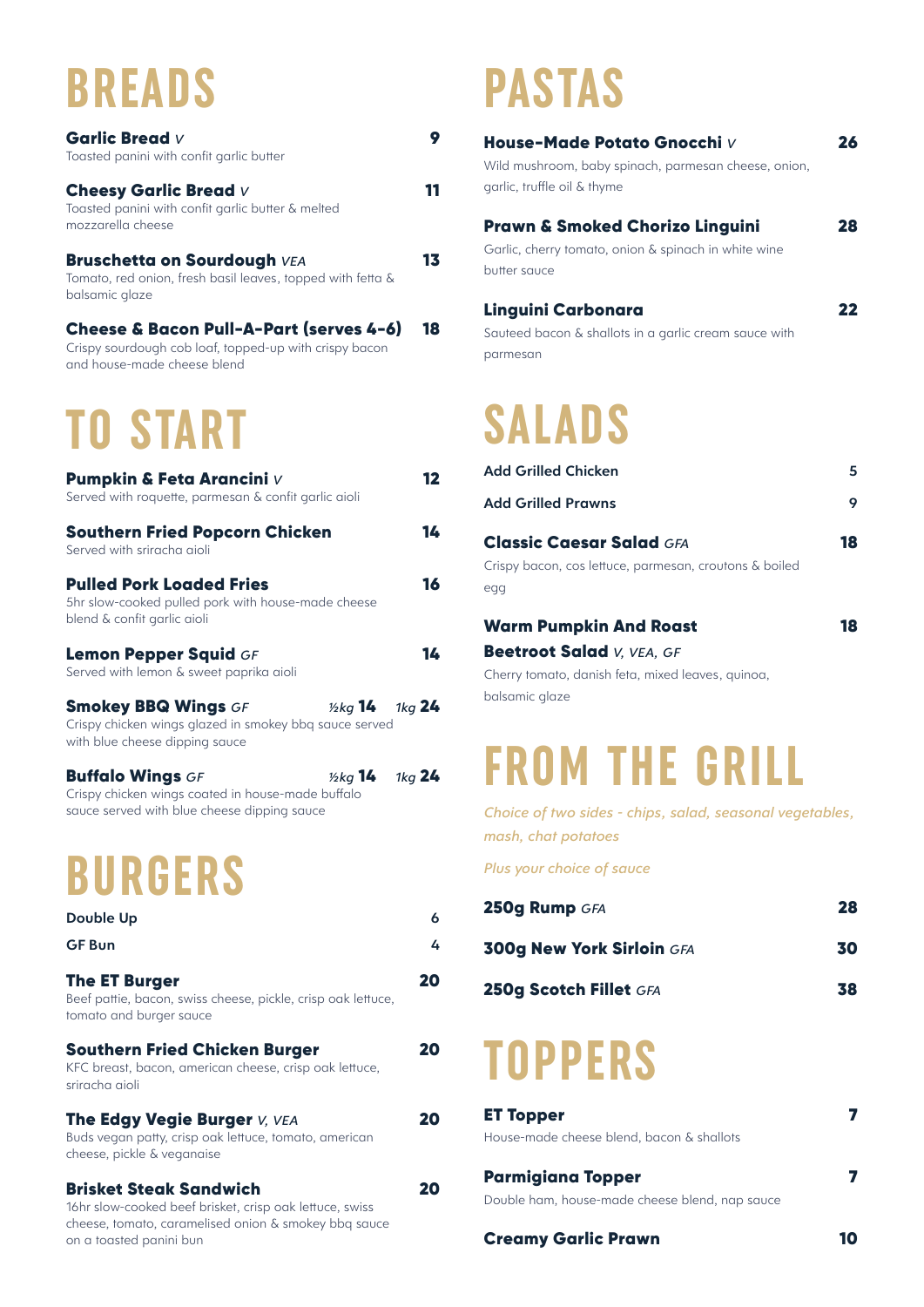## **MAINS**

| <b>Crispy Skin Pork Belly GF</b><br>Served with sweet potato puree, broccolini, buttered<br>beans & red wine jus                        |    |
|-----------------------------------------------------------------------------------------------------------------------------------------|----|
| <b>Pan Seared Barramundi Fillet</b> GF<br>Topped with lemon pepper butter, served with crispy chat<br>potatoes, wilted spinach & greens |    |
| 12hr Slow-Braised Beef Short Rib $\scriptstyle{GF}$<br>Served with slaw, sweet potato puree & charred corn                              | 38 |
| <b>Crispy Chicken Supreme GF</b><br>Served with crispy chat potatoes, broccolini, buttered<br>beans & red wine jus                      | 30 |
| <b>5hr Slow-Cooked Pulled Pork Nachos</b> GF<br>Served with house-made cheese blend, sour cream,<br>tomato salsa & guacamole            |    |

### **PUB CLASSICS**

*Choice of two sides - chips, salad, seasonal vegetables, mash, chat potatoes*

*Plus your choice of sauce*

| <b>House Crumbed Chicken Schnitzel</b> | 19 |
|----------------------------------------|----|
| <b>Crumbed Lamb Cutlets</b>            | 32 |
| <b>Add Cutlet</b>                      | 8  |
| <b>House Made Rissoles</b>             | 20 |
| <b>Beer-Battered Flathead Fillet</b>   | 21 |
| <b>Lemon Pepper Squid With Paprika</b> | 22 |
| Aioli & Lemon GFA                      |    |

### **SIDES**

| Chips $V$                             | 8 |
|---------------------------------------|---|
| With confit garlic aioli              |   |
| <b>Seasonal Vegetables</b> GF, V, VEA | 6 |
| <b>Side Salad</b> GF, V, VEA          | 6 |
| <b>Crispy Chat Potatoes</b> GF, VE    | 6 |
| <b>Creamy Mashed Potato GF, V</b>     |   |

### **SAUCES**

| <b>Gravy</b> GF              | 3 |
|------------------------------|---|
| Pepper, Mushroom or Diane GF | 3 |
| <b>Creamy Garlic</b> GF      | 3 |
| <b>Red Wine Jus</b>          | 6 |
| <b>Aioli</b> GF              | 3 |
| <b>Smokey BBQ</b> GF         | 3 |
| <b>Spicy Buffalo GF</b>      | 3 |
| <b>Blue Cheese GF</b>        | 3 |
| <b>Sour Cream GF</b>         | 3 |
| <b>Tartare</b> GF            | 3 |
| <b>Burger Sauce</b> GF       | 3 |
| <b>Sriracha Aioli</b> GF     | 3 |

## **DESSERTS**

| <b>Sticky Date Pudding</b>                           |    |
|------------------------------------------------------|----|
| Butterscotch squce & vanilla bean ice cream          |    |
| <b>Chocolate Brownie Sundae</b> GF                   | 14 |
| Served with vanilla bean ice cream & chocolate sauce |    |
| House-Made Vanilla Bean                              | 12 |
| <b>Creme Brûlée</b>                                  |    |
| Served with berry compote                            |    |

**KIDS** 

*All kids' meals come with tomato sauce & ice cream cup*

| Junior Burger W/ Chips          |    |
|---------------------------------|----|
| <b>Carbonara Linguini</b>       | 8  |
| <b>Chicken Nuggets W/ Chips</b> | 8  |
| <b>Crumbed Fish W/ Chips</b>    | 8  |
| <b>Kids Ice Cream Cup</b>       | L. |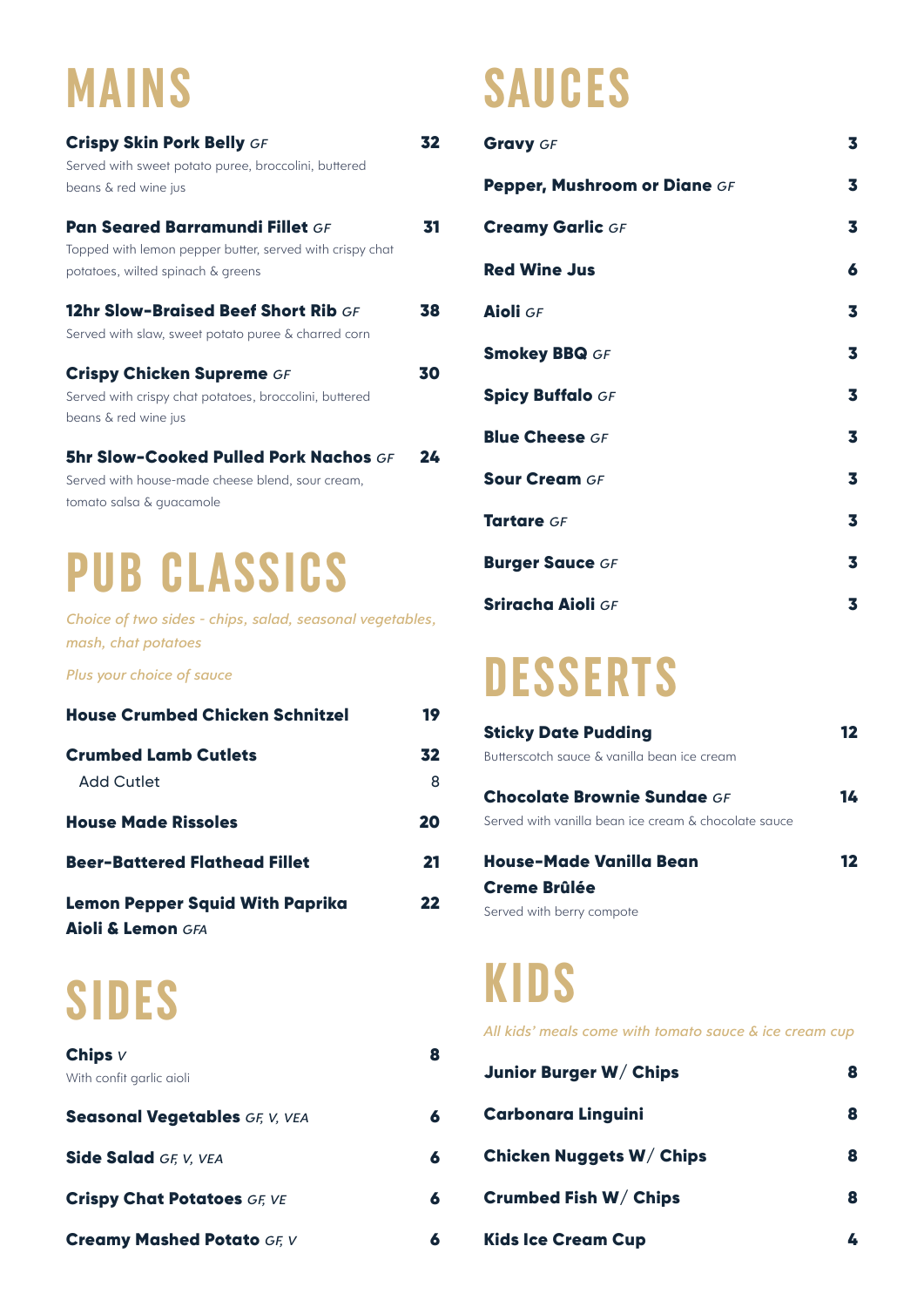# **\$14 LUNCH SPECIALS**

#### *Available Monday-Friday*

*excludes public holidays & special events* 

#### House Crumbed Chicken Schnitzel

Choice of two sides - chips, salad, seasonal vegetables, mash, chat potatoes

#### Chicken BLT

Served with chips

#### House Made Rissoles

Choice of two sides - chips, salad, seasonal vegetables, mash, chat potatoes

#### Beer-Battered Flathead Fillet

Choice of two sides - chips, salad, seasonal vegetables, mash, chat potatoes

#### ET Burger

Served with chips

*V - VEGETARIAN VEA - VEGAN AVAILABLE DF - DAIRY FREE DFA - DAIRY FREE AVAILABLE GF - GLUTEN FREE GFA - GLUTEN FREE AVAILABLE*